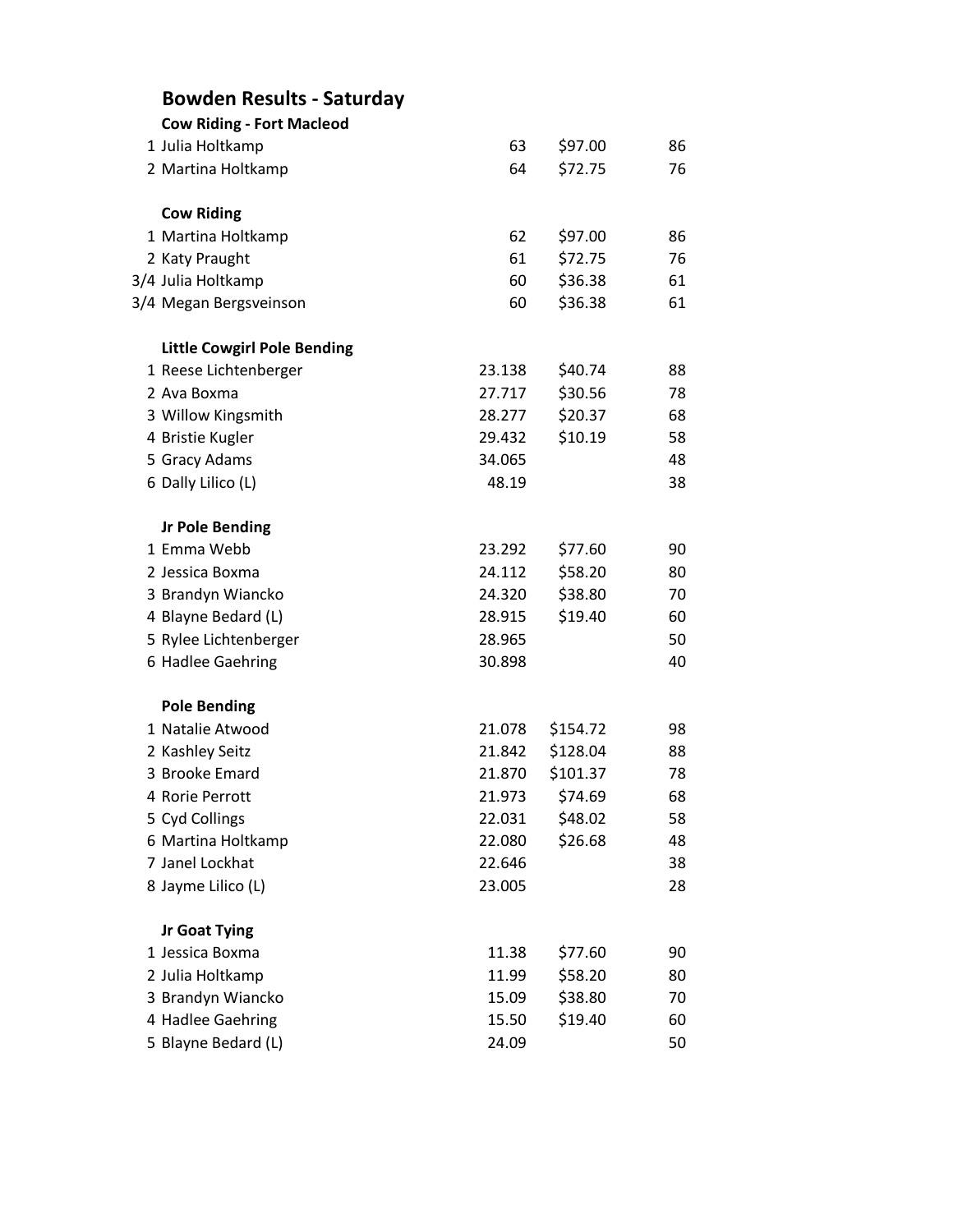| <b>Goat Tying</b>                   |        |          |     |
|-------------------------------------|--------|----------|-----|
| 1 Matea Lloyd                       | 7.40   | \$126.10 | 89  |
| 2 Tori Brower                       | 8.71   | \$94.58  | 79  |
| 3 Danielle Tonaski                  | 9.14   | \$63.05  | 69  |
| 4 Martina Holtkamp                  | 9.53   | \$31.53  | 59  |
| 5 Alex McDonald                     | 10.29  |          | 49  |
| 6 Sylvia Trautman                   | 11.82  |          | 39  |
| <b>Tie Down Roping</b>              |        |          |     |
| 1 Lawrie Saunders                   | 17.66  | \$67.90  | 83  |
| <b>Jr Breakaway Roping</b>          |        |          |     |
| 1 Jessica Boxma                     | 5.41   | \$65.96  | 88  |
| <b>Breakaway Roping</b>             |        |          |     |
| 1 Lawrie Saunders                   | 2.87   | \$168.78 | 100 |
| 2 Shawna Burton                     | 2.97   | \$139.68 | 90  |
| 3 Tori Brower                       | 3.53   | \$110.58 | 80  |
| 4 Kashley Seitz                     | 4.93   | \$81.48  | 70  |
| 5 Shelby Weltz                      | 6.41   | \$52.38  | 60  |
| <b>Cow Riding - Pincher Creek</b>   |        |          |     |
| 1 Katy Praught                      | 67     | \$97.00  | 86  |
| 2 Martina Holtkamp                  | 65     | \$72.75  | 76  |
| 3 Julia Holtkamp                    | 63     | \$48.50  | 66  |
| 4 Megan Bergsveinson                | 61     | \$24.25  | 56  |
| 5 Blue Gaehring                     | 59     |          | 46  |
| <b>Little Cowgirl Barrel Racing</b> |        |          |     |
| 1 Gracy Adams                       | 17.633 | \$40.74  | 88  |
| 2 Bristie Kugler                    | 17.862 | \$30.56  | 78  |
| 3 Willow Kingsmith                  | 17.863 | \$20.37  | 68  |
| 4 Reese Lichtenberger               | 18.199 | \$10.19  | 58  |
| 5 Hayze Anderson (L)                | 19.910 |          | 48  |
| 6 Ava Boxma                         | 19.963 |          | 38  |
| <b>Jr Barrel Racing</b>             |        |          |     |
| 1 Erika Webb                        | 17.871 | \$89.24  | 92  |
| 2 Jessica Boxma                     | 17.920 | \$66.93  | 82  |
| 3 Emma Webb                         | 18.024 | \$44.62  | 72  |
| 4 Rylee Lichtenberger               | 18.325 | \$22.31  | 62  |
| 5 Brandyn Wiancko                   | 19.053 |          | 52  |
| 6 Blue Gaehring                     | 19.206 |          | 42  |